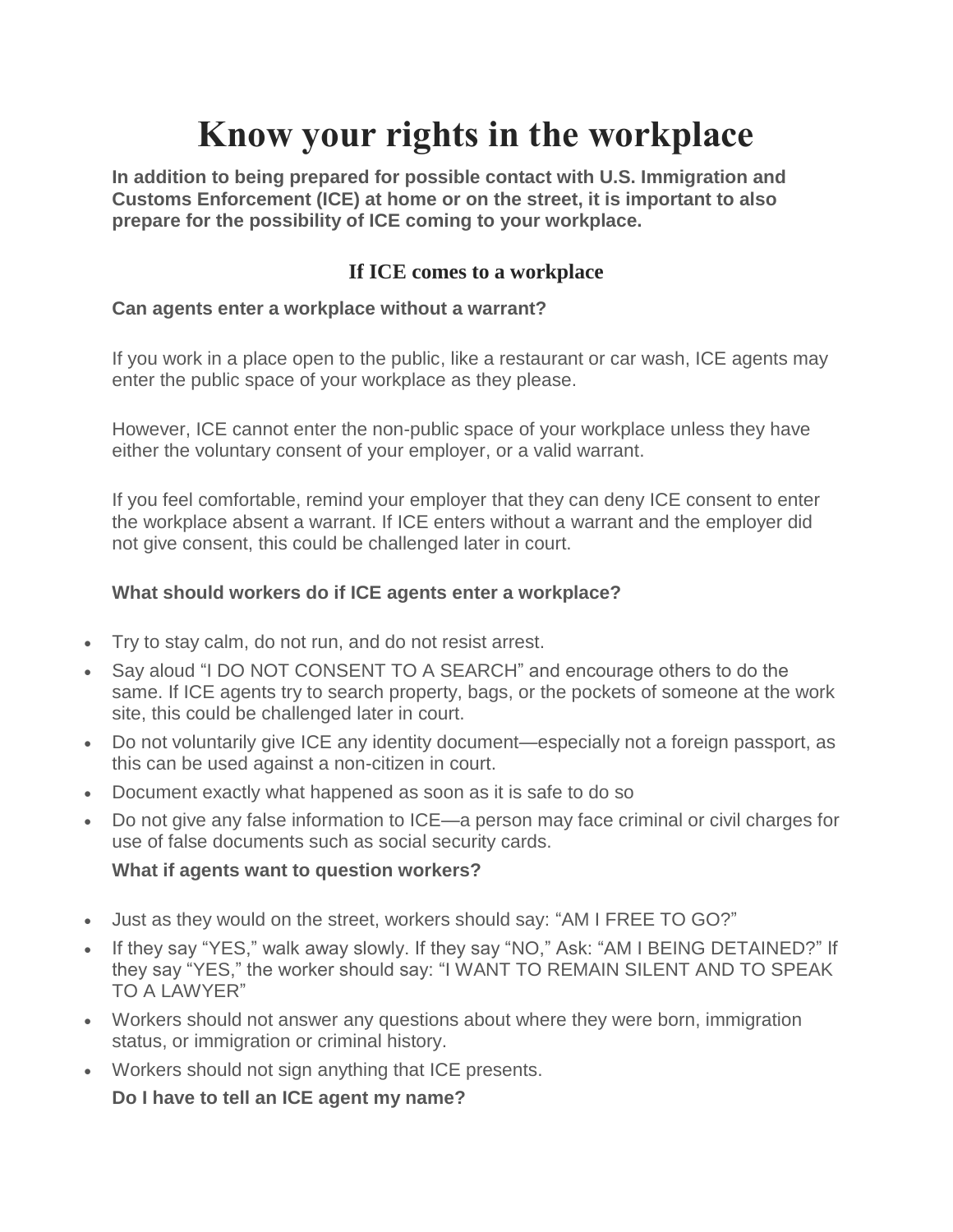In New York, you cannot be detained or arrested for only refusing to give your name to police. But, law enforcement officials do not always follow the law, and refusing to give your name to ICE agents may make them suspicious and lead to your arrest, so use your judgment.

If you fear that your name may be incriminating, you can claim the right to remain silent. Do not give a false name.

If you are arrested, however, and you refuse to produce ID or tell officers who you are, the police may detain you until you can be positively identified.

*REMEMBER: If you are exercising your legal rights – such as that to a minimum wage, overtime, a workplace free of discrimination, or your right to organize, it is illegal for your employer to retaliate against you by reporting you to ICE or threatening to do so. If this happens, you should consult with an employment attorney.*

#### **What if ICE agents press me for information or threaten me?**

- Continue to assert your right to remain silent and speak with a lawyer even if they do not respect this, it is important to do it because their conduct could be challenged later in court.
- If an agent threatens the use of force, it is important to do what feels safe, even if that means complying. Do not argue with an agent, touch them, or interfere with a search.

#### **What should workers do if an employer asks to fill out an I-9 or verify work authorization?**

Employers are legally obligated to verify that their employees are authorized to work in the U.S., and usually must do this within three business days from the date of hire.

However, an employer can ask to re-verify a worker's work authorization under some circumstances, such as when a work authorization card is expiring, or the employer is being audited by the Department of Homeland Security (DHS).

If your employer chooses to re-verify only some employees rather than all of them, this may be in violation of anti-discrimination laws. If you believe you are being discriminated against, you should consult with an employment attorney.

If an employer asks to see a work permit, keep in mind that you can request time to get your documents, but do not provide false documents, such as false identification or social security number as this could be used against you.

## **How do I prepare my workplace?**